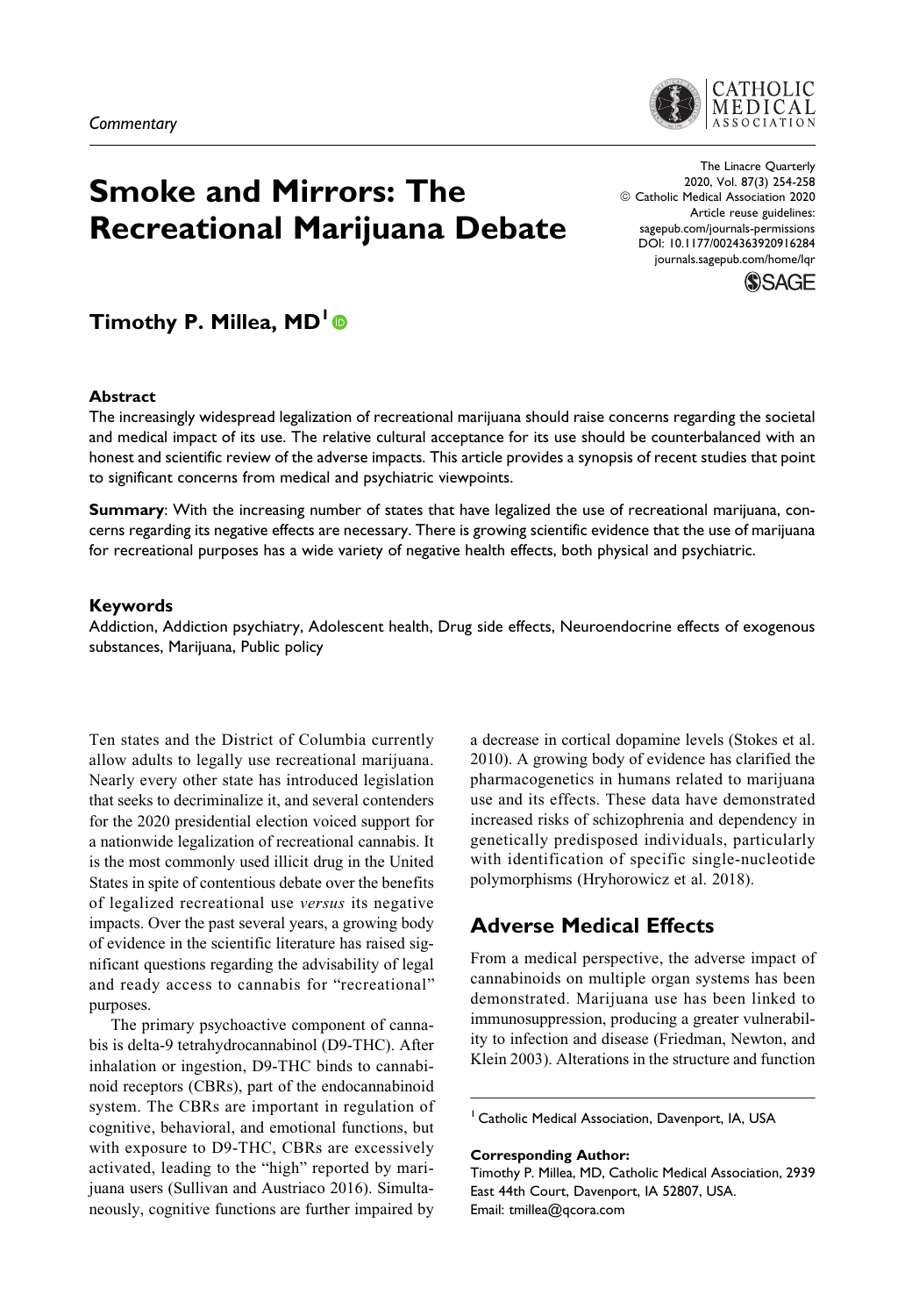of pulmonary macrophages have been noted, resulting in extensive airway injury and impairment with inhaled marijuana (Aldington et al. 2007). As a result, chronic users of marijuana have a higher risk for long-term pulmonary diseases including bronchitis and emphysema (Beshay et al. 2007). Cardiovascular effects are among the most concerning, including increased risk of angina, myocardial infarction, and fatal stroke (Grace, Kloner, and Rezkalla 2014; Jones 2002).

## Adverse Neurologic Effects

A significant amount of research regarding marijuana usage relates to neuropsychological and psychiatric studies. When compared to matched controls, marijuana users demonstrate impairments in cognitive abilities including verbal memory, spatial working memory, spatial planning, and decisionmaking (Sullivan and Austriaco 2016). Structural neuroimaging studies show growing evidence of abnormalities in hippocampus volume and gray matter density of cannabis users relative to controls, while functional neuroimaging studies suggest an altered pattern of brain activity associated with cannabis use (Nader and Sanchez 2018).

With diffusion-weighted magnetic resonance imaging and brain connectivity mapping of regular cannabis users and matched controls, microstructural alterations were found in axonal connectivity in cannabis users. These structural changes were most notable in the hippocampus, the corpus callosum, and commissural fibers. A direct relationship between the degree of the abnormal findings and the age the user began using cannabis was demonstrated, with the greatest impact in those who commenced regular use between ages ten years and eighteen years. The authors concluded that "long-term cannabis use is hazardous to the white matter of the developing brain" (Zalesky et al. 2012).

An increasing amount of attention to marijuana use among adolescents adds evidence of the profound adverse effect on the developing brain. In a placebo-controlled, double-blind crossover study, adolescents did not demonstrate satiety after cannabis administration; rather, they wanted more. Findings of impaired memory, physiological, and psychotomimetic effects are suspected as a factor in the increase in adolescent use of marijuana, particularly in the mid-teen years, after exposure at a young age (Mokrysz et al. 2016).

High-resolution MRI scans of young adult marijuana users and matched controls revealed exposure-dependent alterations of the neural matrix particularly in the left nucleus accumbens, hypothalamus, and amygdala. This change in these "core reward structures," particularly the amygdala and nucleus accumbens, is consistent with earlier animal studies demonstrating changes in dendritic arborization (Gilman et al. 2014).

## Adverse Psychiatric Effects

More recent studies of the psychiatric impact of cannabis use are of significant importance and concern. A study of daily cannabis users in Europe and Brazil revealed increased risk of first-episode psychosis compared to never-users. The authors reported a direct relationship between the risk of first-episode psychosis and other variables, including use of high-potency cannabis, daily usage of cannabis, and users who spent more than  $E20$  per week on cannabis. The authors' conclude that "the strongest independent predictors of whether any given individual would have a psychotic disorder or not were daily use of cannabis and use of high-potency cannabis." They estimated that 12 percent to 50 percent of first-episode psychosis cases could be prevented if high-potency cannabis were not available (Di Forti et al. 2019). Additional concern is warranted with studies of cannabis use in adolescents which also demonstrate an increased risk of psychosis (Mustonen et al. 2018).

An elevated incidence of psychotic symptoms and schizophrenia-like psychoses has also been associated with cannabis use in prospective epidemiological studies. These reports are related to several factors, particularly early onset of use, daily use of high-potency cannabis, and synthetic cannabinoids, with functional MRI studies linking the psychotomimetic and cognitive effects of THC to activation in brain regions implicated in psychosis (Murray et al. 2017).

# Potential Addiction Effects

Marijuana proponents often maintain that the risk of addiction with cannabis use is low or nonexistent. However, ample data are available to counter this claim. Both human and animal studies have revealed that the THC in cannabis supports "the acquisition and maintenance of robust drug-taking behavior in subjects with no history of exposure to other drugs" (Justinova et al. 2005). Evidence such as this appropriately raises caution about the substitution of cannabis for treatment of opioid addiction and the potential harm incurred (Humphreys and Saitz 2019).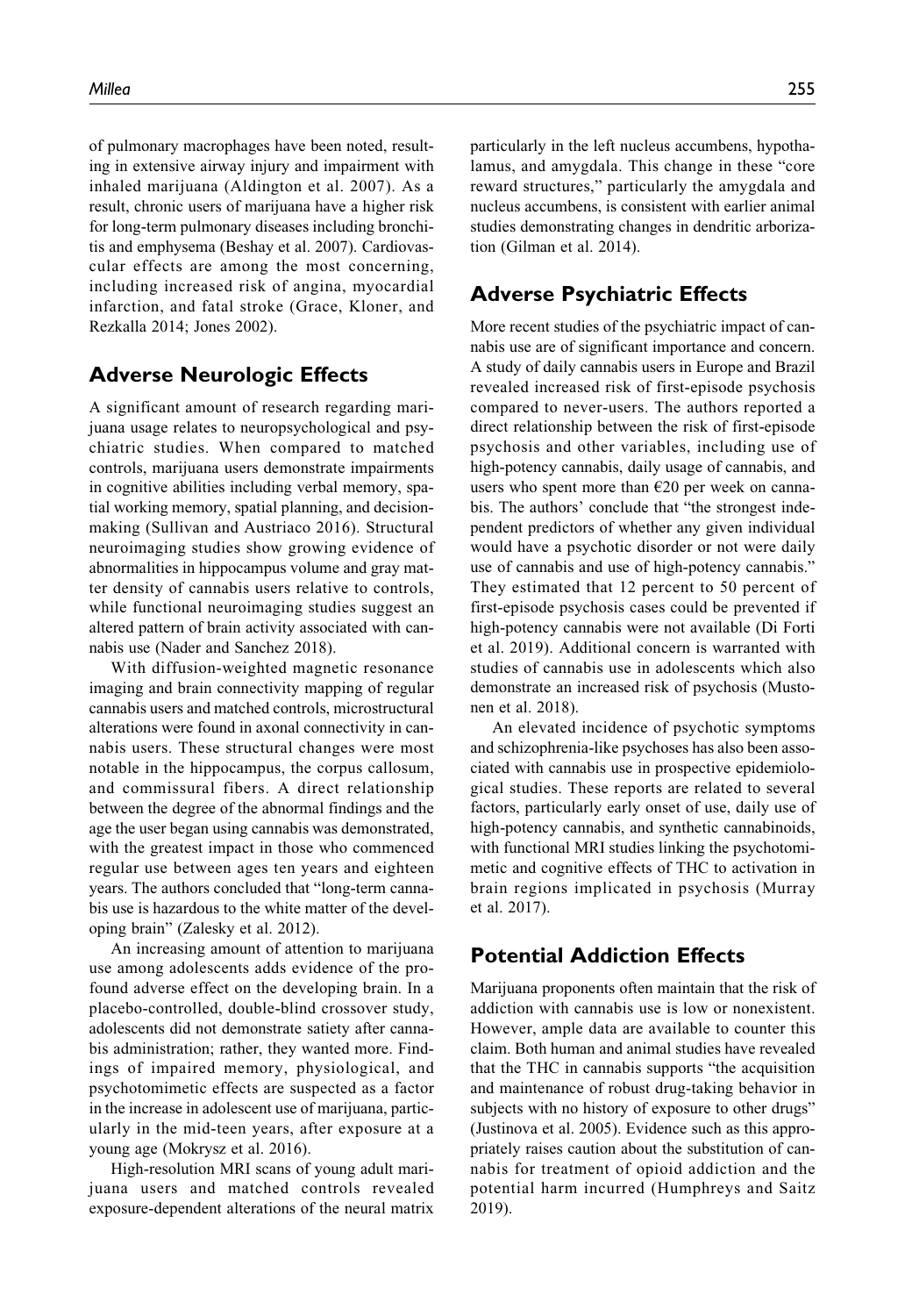In contrast to the support for the medical use of marijuana as a "safer alternative" to other prescription medications, the opposite result has been demonstrated. Medical marijuana users were significantly more likely to report medical use of prescription drugs in the preceding twelve months, and were also significantly more likely to report nonmedical use in the preceding twelve months of any prescription drug, with elevated risks for pain relievers, stimulants, and tranquilizers (Caputi and Humphreys 2018).

## Adverse Social Effects

The impact of marijuana use on society at large is significant and increasing. Large governmentfunded surveys of the American population are both instructive and cautionary with findings regarding marijuana use (Substance Abuse and Mental Health Services Administration 2015). Marijuana use has increased from 5.8 percent of those twelve years of age or older in 2007 to 7.5 percent in 2013, an increase of 5.4 million marijuana users. As a counterpoint to the position that marijuana is not a "gateway drug," this 2015 survey found that more than 70 percent of new illicit drug users began with marijuana. Further, marijuana was found to have the highest rate of dependence or abuse among all illicit drugs. The survey reported that 4.2 million Americans met the clinical criteria for marijuana dependence or abuse, which is twice the number for prescription pain relievers and five-fold higher than cocaine.

The American Association of Poison Control Centers studied state trends in "unintentional pediatric marijuana exposures" from 2005 to 2011. The results are profound, especially as the median age of the child exposed was less than two years old. Decriminalized states reported a 30 percent increase in annual calls, while there was no change in call volume in nonlegal states (Wang et al. 2014).

The negative impact on education and safety is demonstrated by the association of marijuana use and the increased likelihood of dropping out of school as well as the two-fold increase in the risk of a car accident when driving under cannabis' influence (Volkow et al. 2014).

It is noteworthy, and troubling, that the potency of illicit cannabis plant material has increased consistently. Over the past twenty-five years, the average THC content has tripled, while the CBD content has fallen by half. This has produced an increase in the THC: CBD ratio of 14:1 in 1995 to

nearly 80:1 in 2014, with concomitant increase in the psychoactive effects (ElSohly et al. 2016).

Concerns regarding legalization of recreational marijuana have also been raised in the mainstream media. These cautionary accounts are found even in states such as Colorado, where legalization began in 2012. Marijuana-related emergency room visits to Children's Hospital Colorado facilities for teenagers and young adults under 20 years old increased dramatically from 106 in 2005 to 631 in 2014. In addition, the number of visits by these individuals who subsequently needed psychiatric evaluation increased by seven-fold, from 65 in 2005 to 442 in 2014 (Ingold 2017)

Additional reports from Colorado reveal an increase in marijuana-related traffic deaths. In the political arena, numerous state regulators have been indicted for corruption. The increased tax revenue expected following legalization was touted for its benefit to Colorado schools. However, after early experience following legalization, the superintendent of one of the largest school districts in the state commented, "The only thing that the legalization of marijuana has brought to our schools has been marijuana" (Hunt 2017, p. 8).

# Conclusion

It is highly likely that the evidence-based findings that identify the harmful effects of marijuana will increase steadily. As discussed above, proponents of legal recreational marijuana argue that there is no greater risk for addiction compared to alcohol. Such a comparison is superficial and illogical, given the evolution of cannabis potency over time. Alcohol content has remained stable in alcoholic beverages over many decades. In contrast, the concentration of D9-THC, the most psychoactive ingredient in cannabis, has tripled within the past three decades. Cigarette and alcoholic beverage companies are investing billions of dollars in cannabis companies, especially in Canada, ostensibly anticipating a growing opportunity in the American marketplace. The tactics of the pro-marijuana movement bear an eerie similarity to those of "Big Tobacco" in the past. In a quest to maximize profits, manufacturers added increasing amounts of addictive chemicals to cigarettes in the mid-twentieth century. The success of their business was directly correlated with their customers' physical need for their product. Does "Big Marijuana" have the same business plan? The potency of their product is being increased. Large farms for growing aim to feed a market that is trying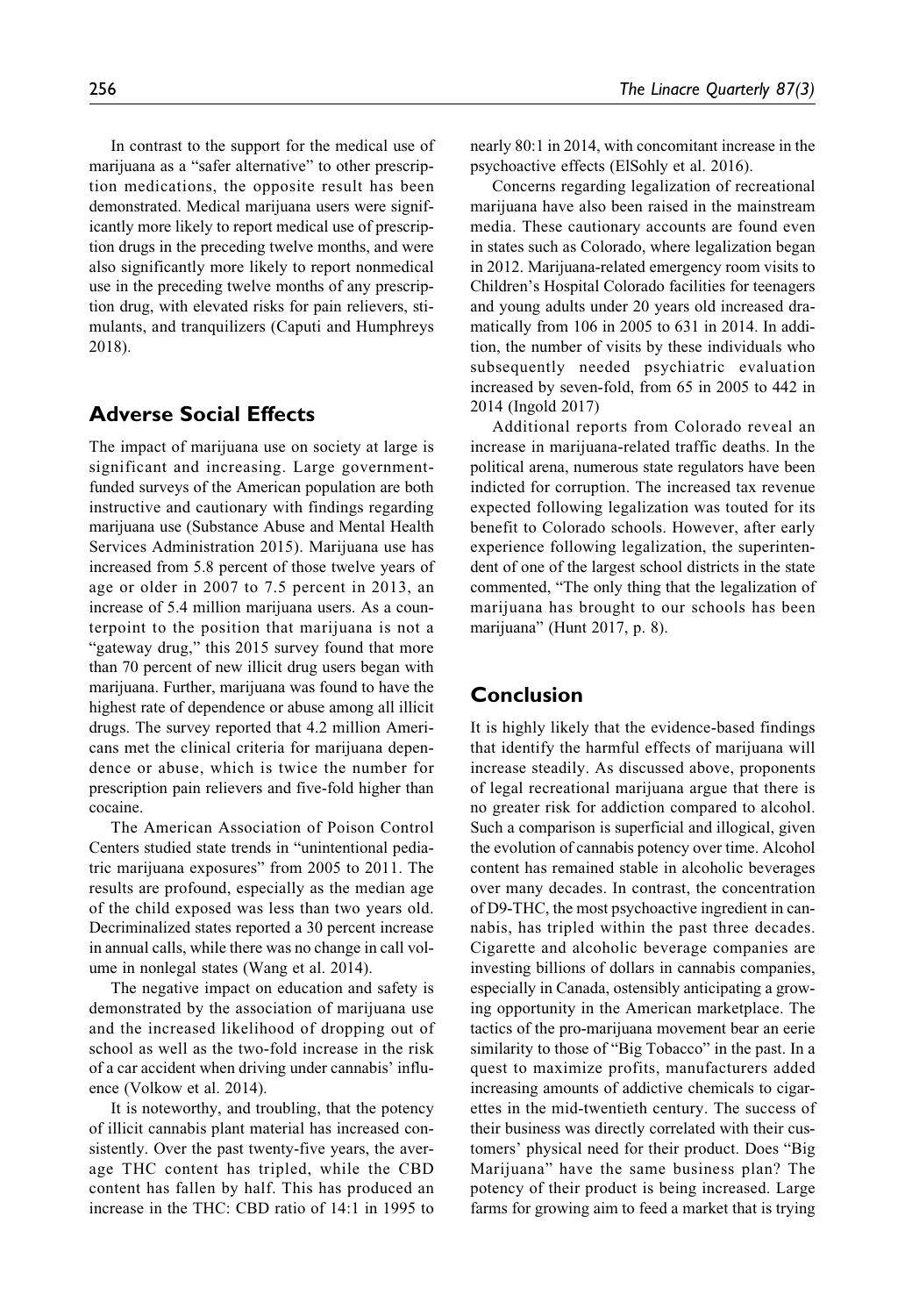to move from a criminal to a retail world, including unregulated online sales.

The parallels between recreational marijuana and the current "opioid epidemic" are also striking and instructive. The original Food and Drug Administration approval of Oxycontin in 1995, followed by its approval for the drug's reformulation in 2010, coincided with the 1998 endorsement of the Federation of State Medical Boards for opioid use with noncancer pain. Further emphasis on a perceived need for increased opioid prescriptions followed the Joint Commission's requirement that pain assessment be considered the "fifth vital sign" in 2000. This unleashed a "perfect storm" for increasing opioid use and demand. Today, the negative societal impact of these combined factors is clear. As the recreational marijuana debate moves forward, it is imperative to recall this and other past experiences with "the law of unintended consequences."

We can be confident in all states debating this issue that the battle will continue. A very simple question is needed, which is pertinent from both medical and social perspectives. Do the benefits outweigh the risks? A thorough and objective review of the literature of the past two decades leads to a clear conclusion of harm greatly exceeding any purported benefit. A finer philosophical point can be added from then Cardinal Ratzinger: "Drugs are the pseudo-mysticism of a world that does not believe, yet cannot rid the soul's yearning for paradise." An honest assessment reveals a clear distinction between the tree of the knowledge of good and evil in the Garden of Eden (Genesis 2:9) and the marijuana plant. The Old Testament tree offers a path of truth, while recreational use of the Cannabis genus is ill-advised, deceitful, and harmful.

#### Declaration of Conflicting Interests

The author(s) declared no potential conflicts of interest with respect to the research, authorship, and/or publication of this article.

#### Funding

The author(s) received no financial support for the research, authorship, and/or publication of this article.

## ORCID iD

Timothy P. Millea, MD [https://orcid.org/0000-](https://orcid.org/0000-0002-3097-0951) [0002-3097-0951](https://orcid.org/0000-0002-3097-0951)

#### References

- Aldington, Sarah, Mathew Williams, Mike Nowitz, Mark Weatherall, Alison Pritchard, Amanda McNaughton, Geoffrey Robinson, and Richard Beasley. 2007. "Effects of Cannabis on Pulmonary Structure, Function and Symptoms." Thorax 62 no. 12: 1058–63. doi: 10.1136/thx.2006.077081.
- Beshay, Morris, Heiko Kaiser, Dagmar Niedhart, Marc A. Reymond, and Ralph A. Schmid. 2007. "Emphysema and Secondary Pneumothorax in Young Adults Smoking Cannabis." European Journal Cardiothoracic Surgery 32 no. 6: 834–38. doi: 10/1016/j.ejcts.2007.07.039.
- Caputi, Theodore L., and Keith Humphreys. 2018. "Medical Marijuana Users Are More Likely to Use Prescription Drugs Medically and Nonmedically." Journal of Addiction Medicine 12 no. 4: 295–99. doi: 10.1097/ ADM.0000000000000405.
- Di, Forti, Diego Quattrone Marta, Tom P. Freeman, Giada Tripoli, Charlotte Gayer-Anderson, Harriet Quigley, Victoria Rodriguez, et al. 2019. "The Contribution of Cannabis Use to Variation in the Incidence of Psychotic Disorder across Europe (EU-GEI): A Multicentre Casecontrol Study." Lancet Psychiatry 6 no. 5: 427-36. doi: 10.1016/S2215-0366(19)30048-3.s.
- ElSohly, Mahmoud A., Zlatko Mehmedic, Susan Foster, Chandrani Gon, Suman Chandra, and James C. Church. 2016. "Changes in Cannabis Potency over the Last Two Decades (1995-2014)—Analysis of Current Data in the United States." Biological Psychiatry 79 no. 7: 613–19. doi: 10.1016/j.biopsych.2016.01.004.
- Friedman, Herman, Catherine Newton, and Thomas W. Klein. 2003. "Microbial Infections, Immunomodulation, and Drugs of Abuse." Clinical Microbiology Review 16 no. 2: 209–19. doi: 10.1128.CMR.16.2. 209-219.2003.
- Gilman, Jodi M., John K. Kuster, Sang Lee, Myung Joo Lee, Byoung Woo Kim, Nikos Makris, Andre van der Kouwe, Anne J. Blood, and Hans C. Breiter. 2014. "Cannabis Use Is Quantitatively Associated with Nucleus Accumbens and Amygdala Abnormalities in Young Adult Recreational Users." Journal of Neuroscience 34 no. 16: 5529–38. doi: 10/1523/jneurosci.4745-13.2014.
- Grace, Thomas, Robert A. Kloner, and Shereif Rezkalla. 2014. "Adverse Cardiovascular, Cerebrovascular, and Peripheral Vascular Effects of Marijuana Inhalation: What Cardiologists Need to Know." American Journal of Cardiology 113 no. 1: 187–90. doi: 10.1016/ j.amjcard.2013.09.042.
- Hryhorowicz, Szymon, Michal Walczak, Oliwia Zakerska-Banaszak, Ryszard Slomski, and Marzena Skrzypczak-Zielinska. 2018. "Pharmacogenetics of Cannabinoids." European Journal of Drug Metabolism and Pharmacokinetics 43 no. 1: 1–12. doi: 10.1007/s13318-017-0416 z28534260.
- Humphreys, Keith, and Richard Saitz. 2019. "Should Physicians Recommend Replacing Opioids with Cannabis?" Journal of American Medical Association 321 no. 7: 639–40. doi: 10.1001/jama.2019.0077.